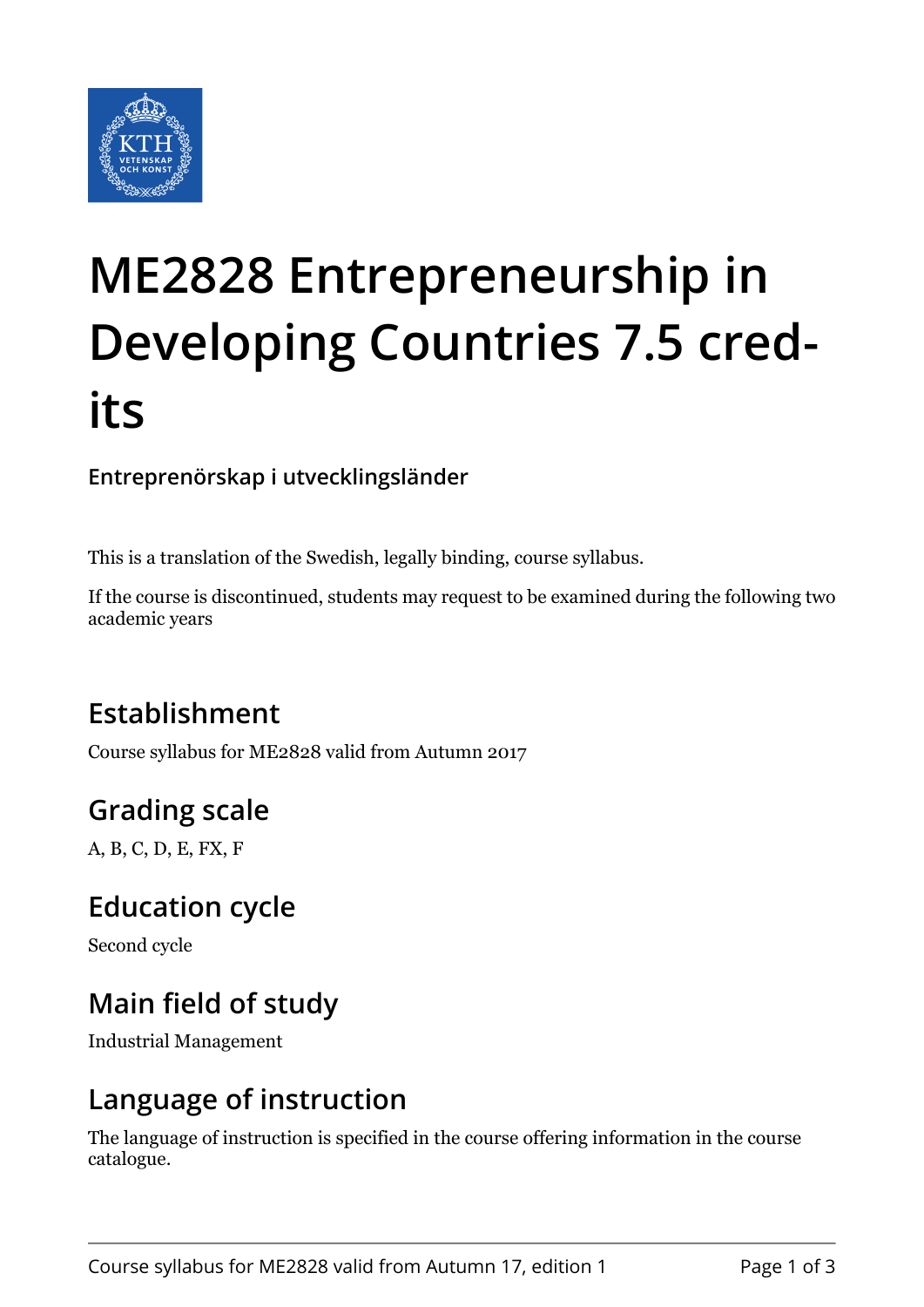## **Intended learning outcomes**

The purpose of this course is to introduce students to an overview of the role of entrepreneurship for economical, social and ecological sustainable development, including poverty alleviation. Focus is on developing regions of Africa, Asia and Latin America through:

- Describing the key development challenges facing the developing world in the 21st Century
- Identifying opportunities for entrepreneurial initiatives in developing countries, especially in relation to different forms of politics
- Analyze what "governmental techniques", such as empowerment, that are used to develop entrepreneurial initiatives in developing countries
- Evaluate leadership and managerial dilemmas in navigating risk and uncertainty in developing regions
- Analyzing, from theory and practice, links between technological and/or social innovations, entrepreneurship and sustainable development
- Identify and analyze the prevailing features of the overall policy and reform environment that shape entrepreneurial development in Africa, Asia and Latin America
- Critically scrutinize and discuss intervention techniques, such as foreign aid, trade and foreign direct investment, as tools for developing capacity to do business for sustainable development.

#### **Course contents**

Throughout the course students will elaborate on the basics of entrepreneurship; to develop ideas and to act upon these ideas. The course is grounded in policy issues and entrepreneurship and organization theory and experiences from practical cases are used for inspirational learning. Issues addressed are:

- Idea generation in relation to development and sustainable development
- Markets assessment in relation to political assessment
- Financial opportunities in relation to poverty alleviation

Through the contextualization in developing countries, different roles of entrepreneurship are emphasized. Issues addressed are:

- How entrepreneurship can contribute to development and what the effects are
- How entrepreneurship shapes life in developing societies

This content will, constructively be put together in an individual essay addressing different entrepreneurial initiatives and their effects. Some students might choose to describe a fictive learning case, while others might turn into real entrepreneurial initiatives. All will be followed by a critical reflection on entrepreneurship in developingcountries.The course content will also be dealt with in a group project which will focus on poverty alleviation in relation to sustainable development in a developing country. All examinations eill be followed by a critical reflection on entrepreneurship in developing countries.

#### **Disposition**